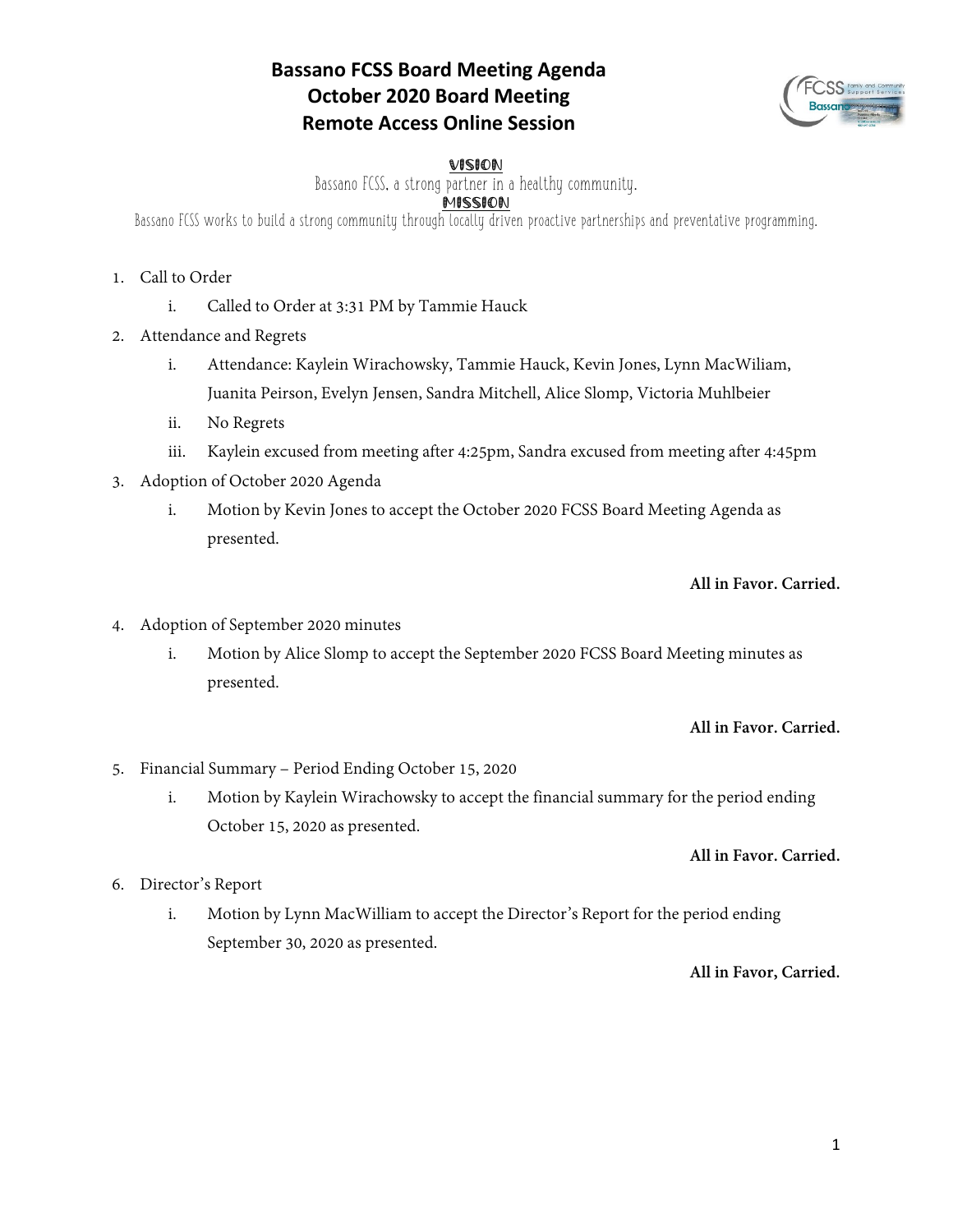- 7. Business Arising From Previous Minutes
	- 7.1. Meetings
		- i. Alice Slomp motions the FCSS Board of Directors will elect to return to in person meetings at the Community Hall, understanding they will be required to assist with the set up and sanitization of the Community Hall. The Board of Directors understands meetings will require social distance between all members and masks when not seated.

## **All in Favor. Carried .**

## 7.2. Volunteer Project

i. Kaylein Wirachowsky motions that the FCSS Board of Directors will proceed with the Volunteer Project in the new year, under the direction of the Town of Bassano's strategic plan for a commitment period of 2 years, Together Town of Bassano administration and FCSS will work together towards building centralized volunteer supports that decrease red tape for those accessing services.

#### **All in favor. Carried.**

- 8. New Business
	- 8.1. Christmas Magic
		- i. Kaylein Wirachowsky motions that the FCSS Board of Directors elects to participate in Christmas Magic events by purchasing a \$50 door prize for the scavenger hunt activity and decorating a float for the parade for no more than \$350.

## **All in Favor. Carried.**

## 8.2. Santa's Workshop

i. Juanita Peirson motions that the FCSS Board of Directors will host Santa's Workshop, understanding that attendees will be limited inside the building and COVID-19 precautions must be followed. Families will be required to reserve a time slot for their children to attend for shopping. Families will be asked to arrive no earlier than 5 minutes before their appointment and a maximum for 5 families will be booked for each slot and allowed into an indoor waiting room with social distance measures in place.

## **All in Favor, Carried.**

- 8.3. Christmas in the Campground
	- i. Juanita Peirson motions that the FCSS Board of Directors elects to rent a campground stall in partnership with the Town of Bassano and decorate for Christmas in the Campground. The Board of Directors elects to donate a plaque as a prize for the event winner. The cost for the plaque and decorations will not exceed \$500.

### **All in Favor. Carried**